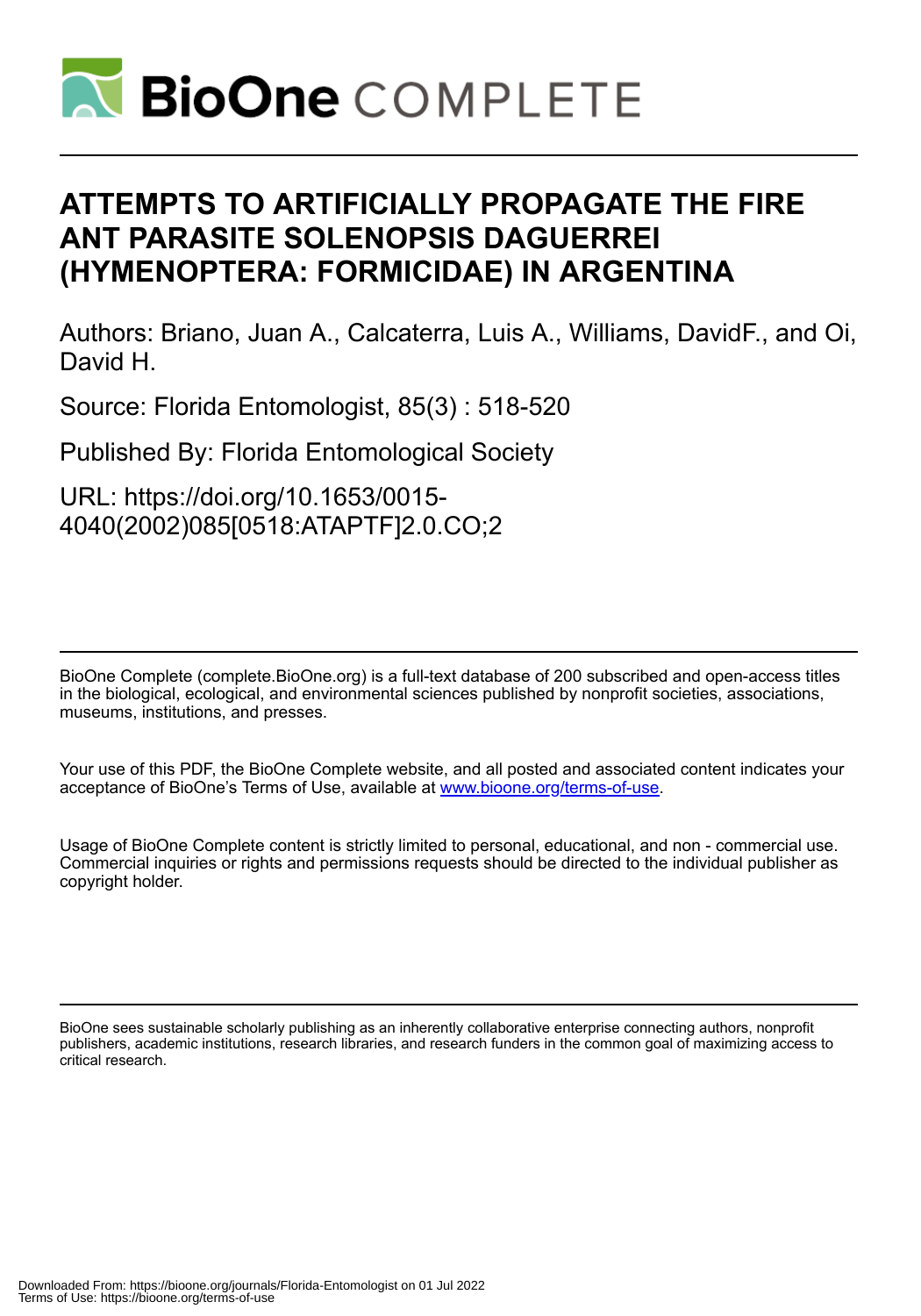## ATTEMPTS TO ARTIFICIALLY PROPAGATE THE FIRE ANT PARASITE *SOLENOPSIS DAGUERREI* (HYMENOPTERA: FORMICIDAE) IN ARGENTINA

JUAN A. BRIANO<sup>1</sup>, LUIS A. CALCATERRA<sup>1</sup>, DAVID. F. WILLIAMS<sup>2</sup> AND DAVID H. OI<sup>2</sup> 1 USDA-ARS South American Biological Control Laboratory, Bolivar 1559 (1686) Hurlingham Buenos Aires Province, Argentina

> 2 USDA-ARS Center for Medical, Agricultural, and Veterinary Entomology P.O. Box 14565, Gainesville, FL 32604, U.S.A.

Since the 1960s, the workerless (permanent) parasitic ant *Solenopsis daguerrei* (Santschi) has been considered part of a complex of potential candidates for introduction into the United States for the biological control of the red and black imported fire ants, *Solenopsis invicta* Buren and *S. richteri* Forel respectively (Lofgren et al. 1975, Jouvenaz 1990, Wojcik 1990). Pioneering work on *S. daguerrei* was conducted in Uruguay and Argentina by Silveira Guido et al. (1973; unpublished reports). More recent studies have been conducted at the USDA-ARS-South American Biological Control Laboratory (SABCL) since 1988 and more intensively since 1995. Studies included records on its occurrence and abundance in southern South America (Briano et al. 1997) and field and laboratory observations on its specificity, biology and behavior (Calcaterra et al. 1999, 2000, 2001). Also, many fire ant colonies from Argentina parasitized with *S. daguerrei* were shipped into quarantine at the USDA-ARS-Center for Medical, Agricultural, and Veterinary Entomology (CMAVE), Gainesville, FL, where complementary studies were conducted (unpublished information).

Although detrimental effects on fire ants were reported in Argentina (Calcaterra et al. 1999), further progress on the project was not achieved because of (1) the difficulty in rearing *S. daguerrei* under laboratory conditions and (2) the failure to introduce and establish the parasite into new host colonies.

A number of attempts to introduce and propagate *S. daguerrei* in laboratory and field host colonies were conducted in Argentina from 1996 to 1999 following different approaches. Some of this work was reported by Calcaterra et al. (2001). Although some tests showed limited success, *S. daguerrei* did not establish permanently in any of the target host colonies. Despite this failure, we believe that reporting the different approaches used in our studies will contribute to future research efforts.

Parasitized and nonparasitized colonies used in the tests were mostly multiple-queen colonies of *S. richteri* collected in four areas of Buenos Aires Province: (1) San Eladio (60 km W of Buenos Aires), (2) Saladillo (180 km SW of Buenos Aires), (3) Mercedes (100 km W of Buenos Aires), and (4) Suipacha (125 km W of Buenos Aires). The

colonies were excavated in the field, brought to the laboratory in 10-liter buckets dusted with talc, separated from the soil by flotation (Banks et al. 1981) and placed in trays.

The basic approaches used in the laboratory tests were: #1) Transference of queens: Target host colonies were fragmented into microcolonies  $(n = 34)$  composed of one host queen, 50 workers and approximately 1 gr. of brood. These microcolonies were maintained in artificial nests (Bishop et al. 1980) in plastic rearing trays  $(40 \times 25 \times 7)$ cm) coated with Fluon® and fed adult house flies and/or canned Vienna sausage. A water source was always present. One active *S. daguerrei* queen separated from a parasitized colony was transferred to each microcolony. For about one month, the colonies were kept at different temperatures as follows: 10°C (five colonies), 10-15°C (eight colonies), 15°C (11 colonies), and 30°C (10 colonies). In five of these colonies kept at 30°C, the *S. daguerrei* queens were sprayed before transference with an extract of macerated workers from the target (receptor) host colony. The tests were monitored daily for the presence of the parasite in the receptor microcolonies. #2) Transference of sexuals: Similarly, target host colonies were fragmented into microcolonies  $(n = 22)$  as above and kept in trays at 15 °C. A total of 92 sexuals (alates) of *S. daguerrei* (3-9 per microcolony) was transferred and monitored daily. #3) Transference of pupae: Test 1. Target host colonies were fragmented ( $n = 6$ ) as above and kept at 15<sup>o</sup>C. Six pupae of *S. daguerrei* were transferred to each microcolony. Test 2. Host colonies were fragmented into microcolonies  $(n = 4)$  composed of six host queens and 1 gr. of workers and maintained between 19-30°C. A total of 200 pupae of *S. daguerrei* was transferred to the microcolonies (six pupae per colony every 3-4 days for three weeks). #4) Entire colonies in contact: Test 1. A small plastic tray  $(40 \times 25 \times 7$  cm, coated both inside and outside with Fluon®) with a parasitized colony was placed in a larger tray  $(50 \times 40 \times 12 \text{ cm})$  with a parasite-free colony. The colonies were monitored daily to observe the short flights of *S. daguerrei* sexuals into the larger tray and their survival. Test 2. Two trays  $(50 \times 40 \times 12 \text{ cm})$ , the first with a parasitized colony and the second with a parasite-free colony were interconnected through plastic tubes (1 cm in diameter) to a third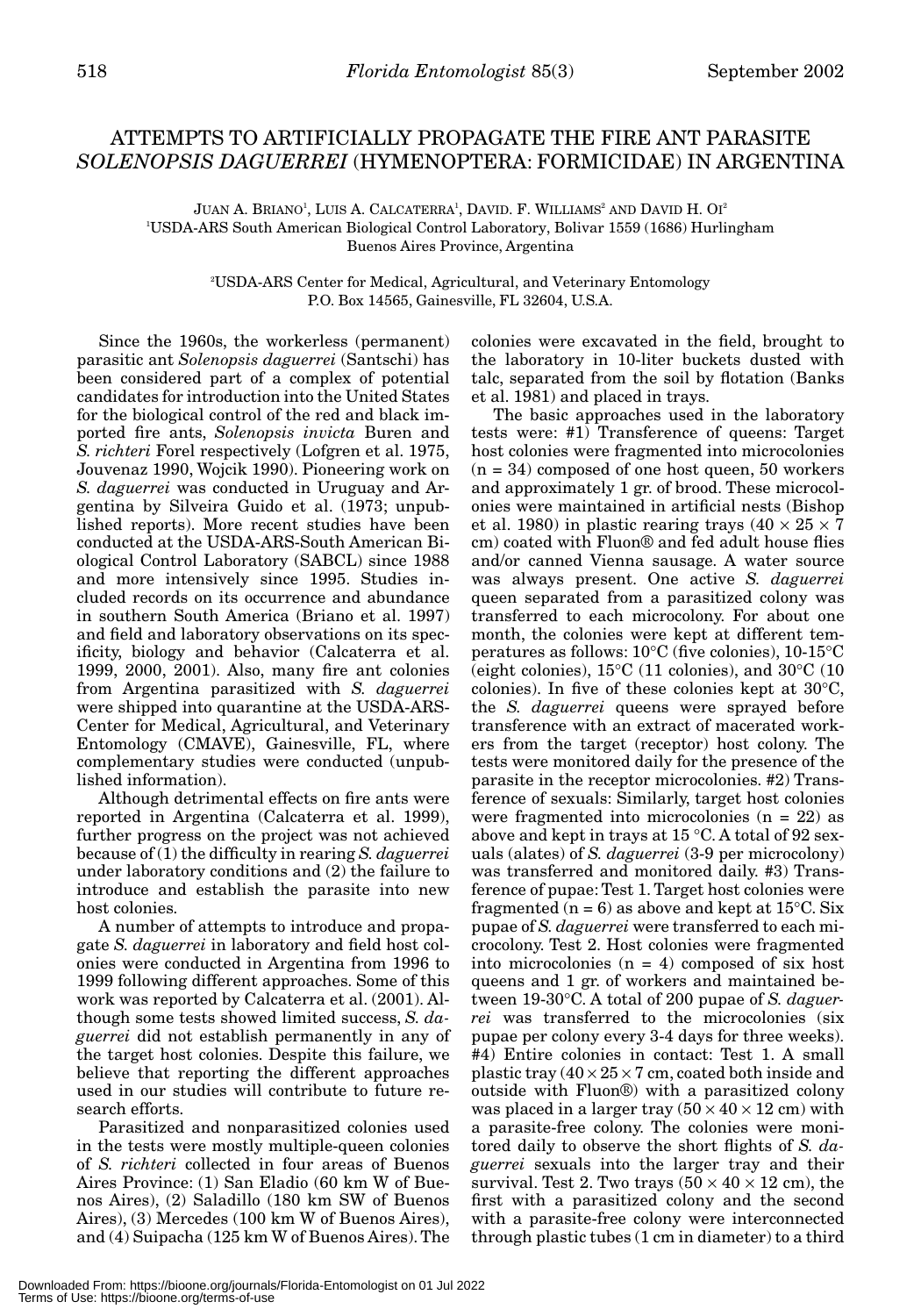tray with a food source. The behavior of the colonies was observed daily.

Two approaches were used in the field trials: #1) Transplanting of entire colonies: Test 1. Fifteen colonies parasitized with *S. daguerrei* were excavated in the field, put in 10-liter buckets dusted with talc and transported to a natural pasture free of the parasite in the locality of Santa Coloma, Buenos Aires Province (130 km NW of Buenos Aires). Three circular plots (20 m in diameter) were established and five colonies per plot were poured in small holes dug in the ground, then covered with a dry dung pad. The plots were monitored 3-4 times per year for the presence of the parasite in the original colonies and for the dispersal to new host colonies. Test 2. Three parasitized colonies collected in the field were brought to SABCL and dyed with Calco-oil dyes (Pylam Products Company, Inc., New York) according to Bartlett and Lofgren (1961). The colonies were then deposited in small holes made in the ground of the SABCL yard and monitored for the survival of the transplanted colonies and the dispersal of *S. daguerrei*. The presence of the dyes was detected by crushing a sample of workers on a white sheet of paper (Bartlett and Lofgren 1961). #2) Transference of newly-mated queens:

Buckets with parasitized colonies  $(n = 10)$  dug in the field were placed in a walk-in cage  $(2 \times 2 \times 2)$ m) inside a plastic greenhouse at the SABCL backyard (Calcaterra et al. 2001). Adult female sexuals of *S. daguerrei* were captured with an aspirator after they naturally flew out of the colonies. After dealation, 30 newly-mated queens of *S. daguerrei* were put in small plastic containers with a source of moisture and transported to a parasite-free pasture in Mercedes, Buenos Aires Province, with a heavy infestation with *S. richteri* (approximately 80 mounds per hectare). The *S. daguerrei* newly-mated queens were released on top of three fire ant mounds (10 queens per mound) and the area monitored 3-4 times per year for the establishment of the parasite.

Under laboratory conditions, the artificial propagation of *S. daguerrei* into parasite-free target colonies failed. At 10°C, no ant activity was observed, as expected; however, when the microcolonies were moved to warmer temperatures, the parasite queens were killed immediately. When queens were transferred at >10°C, total mortality of *S. daguerrei* was observed in 1 to 7 days; when sexuals were transferred total mortality was observed in 10 days and with pupae in 7 to 29 days (Table 1). When pupae of *S. daguerrei* were trans-

TABLE 1. APPROACHES TO ARTIFICIALLY PROPAGATE *S. DAGUERREI*.

| Approach                              | Treatments                                                         | Results                                                                                        |
|---------------------------------------|--------------------------------------------------------------------|------------------------------------------------------------------------------------------------|
| Laboratory tests                      |                                                                    |                                                                                                |
| Transference of queens                | $10^{\circ}$ C                                                     | No ant activity                                                                                |
|                                       | $10-15$ °C                                                         | 75% mortality at day 4<br>100% mortality at day 5                                              |
|                                       | $15^{\circ}$ C                                                     | 91% mortality at day 4                                                                         |
|                                       | $30^{\circ}$ C                                                     | 100% mortality at day 7                                                                        |
|                                       | $30^{\circ}$ C + spraying                                          | 100% mortality at day 1                                                                        |
| Transference of sexuals               | $15^{\circ}$ C                                                     | 94% mortality at day 7<br>100% mortality at day 10                                             |
| Transference of pupae                 | $15^{\circ}$ C                                                     | 67% mortality at day 14<br>100% mortality at day 21                                            |
|                                       | $19-30$ °C                                                         | Females: 50% mortality at day 4<br>100% mortality at 29 days<br>Males: 100% mortality at day 7 |
| Colonies in contact                   | Tray with parasitized colony in tray<br>with nonparasitized colony | 100% mortality as sexuals moved<br>to nonparasitized colony                                    |
|                                       | Colonies interconnected                                            | Nonparasitized colony invaded and killed<br>parasitized one in <1 month                        |
| Field tests                           |                                                                    |                                                                                                |
| Transplanting of colonies             | Natural pasture                                                    | 6.6% of the transplanted colonies detected<br>for 15 months. Parasite not established          |
|                                       | SABCL yard (dyed colonies)                                         | Colonies not established                                                                       |
| Transference of<br>newly-mated queens | Natural pasture. Queens released<br>on top of fire ant mounds      | Parasite not established                                                                       |

Downloaded From: https://bioone.org/journals/Florida-Entomologist on 01 Jul 2022 Terms of Use: https://bioone.org/terms-of-use